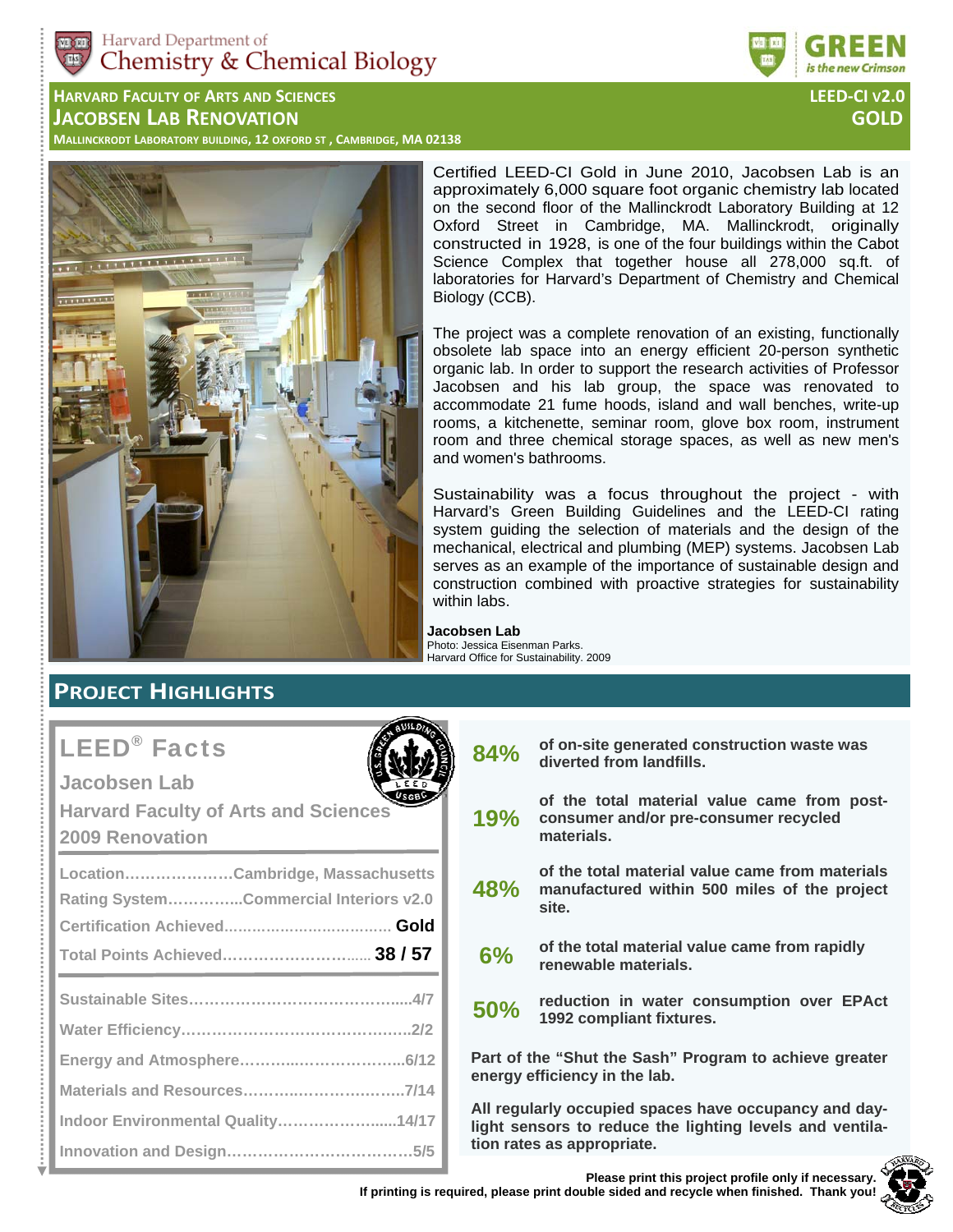

# **PROJECT OVERVIEW**

### **JACOBSEN LAB ARCHITECTURAL DRAWINGS & LEED BOUNDARY**





**Lab looking West towards a Write-up Room**  Photo: JBM General Contractors. 2009

| <b>PROJECT TEAM</b>                 |                                                                                 |  |  |  |  |
|-------------------------------------|---------------------------------------------------------------------------------|--|--|--|--|
| Owner                               | Harvard Faculty of Arts & Sciences                                              |  |  |  |  |
| <b>Project</b><br><b>Manager</b>    | Harvard University,<br>Department of Chemistry & Chemical Biology               |  |  |  |  |
| <b>Architect</b>                    | Ellenzweig                                                                      |  |  |  |  |
| <b>Contractor</b>                   | <b>JBM General Contractors</b>                                                  |  |  |  |  |
| <b>HVAC</b><br>Engineer             | Bard, Rao + Athanas<br><b>Consulting Engineers, LLC</b>                         |  |  |  |  |
| Commissioning<br><b>Authority</b>   | <b>Energy Management Associates</b>                                             |  |  |  |  |
| <b>Sustainability</b><br>Consultant | Harvard University, Office for Sustainability<br><b>Green Building Services</b> |  |  |  |  |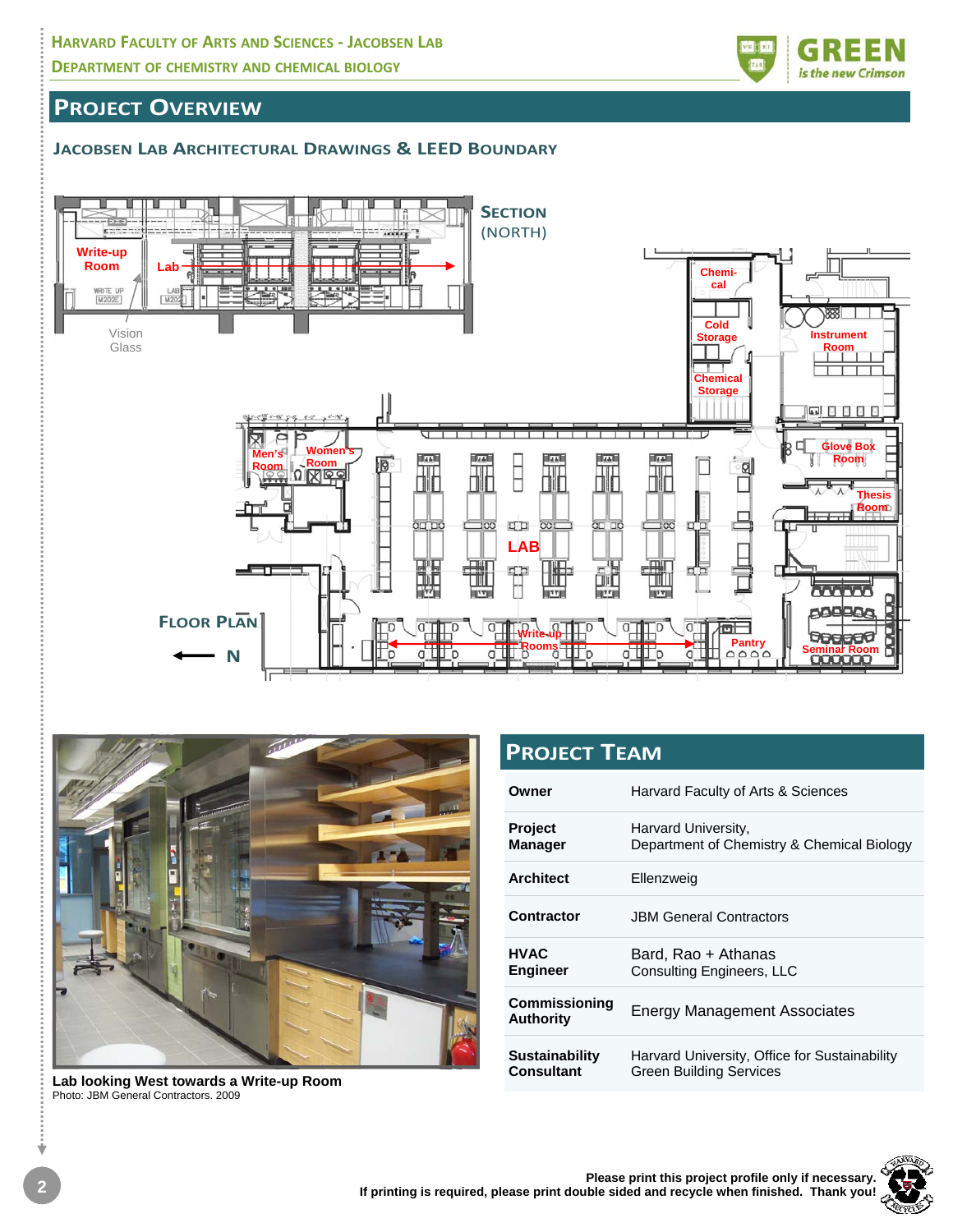

# **SITE**



**Mallinckrodt Laboratory Building 12 Oxford Street, Cambridge, MA**



- > To encourage alternatives to driving, all occupants of the Mallinckrodt Laboratory building have access to Harvard's comprehensive *CommuterChoice Program*, which provides incentives and discounts for alternative transportation, carpooling and fuel-efficient vehicles.
- Four Bike Racks are located at the building's entrances.
- Within 1/4-mile radius of the building there is access to:
	- **7** MBTA Bus Lines
	- **2** Harvard Shuttle Bus Lines
	- **1** MBTA Subway Station (0.27 miles)

These transit lines provide connections to the extensive public transportation network throughout the Greater Boston Area.

 $\triangleright$  The building is located in a dense urban area, which allows occupants to walk and easily access amenities such as restaurants, banks, churches, and retail stores.

Mallinckrodt Laboratory Building

- **MBTA Bus Stops**
- Harvard University Shuttle Bus Stops
- $\overrightarrow{X}$  MBTA Subway Station

**Bike Racks at Mallinckrodt**  Photo: Jessica Eisenman Parks. Harvard Office for Sustainability. 2009



# **WATER EFFICIENCY**

The Energy Policy Act of 1992 (EPAct 1992) established the first water conserving standards for plumbing fixtures. Since 1992, it has been determined that with even lower standards plumbing fixtures can still effectively serve their intended purpose.

The Jacobsen Lab project included the renovation of two bathrooms and a kitchenette. Per project specifications, only water efficient fixtures were installed, which reduces domestic water con-

sumption by **50.12%** over standard EPAct 1992 fixtures. This is the equivalent of saving over 20,000 gallons per year.

| Differences in the Flush & Flow Rates for EPAct 1992 Standard Fix-<br>tures and the fixtures installed for the Jacobsen Lab Project |                                               |                                                             |  |  |  |  |  |
|-------------------------------------------------------------------------------------------------------------------------------------|-----------------------------------------------|-------------------------------------------------------------|--|--|--|--|--|
| <b>Fixture Type</b>                                                                                                                 | Jacobsen Lab<br><b>Flush &amp; Flow Rates</b> | <b>EPAct 1992 Standard</b><br><b>Flush &amp; Flow Rates</b> |  |  |  |  |  |
| Water Closet [GPF]                                                                                                                  | Dual-Flush<br>$1.6$ & $1.1$                   | 1.6                                                         |  |  |  |  |  |
| Urinal [GPF]                                                                                                                        | Waterless<br>0.0                              | 1.0                                                         |  |  |  |  |  |
| <b>Bathroom Sink [GPM]</b>                                                                                                          | $0.5^{\circ}$                                 | 2.5                                                         |  |  |  |  |  |
| Shower [GPM]                                                                                                                        | 1.5                                           | 2.5                                                         |  |  |  |  |  |
| Kitchen Sink [GPM]                                                                                                                  | 2.2                                           | 2.5                                                         |  |  |  |  |  |
| GPF - Gallons Per Flush                                                                                                             |                                               | <b>GPM - Gallons Per Minute</b>                             |  |  |  |  |  |

#### **FIXTURES IN JACOBSEN PROJECT SCOPE**



**0.5 gpm VR Aerator Spray Head (# EAF-15)** 

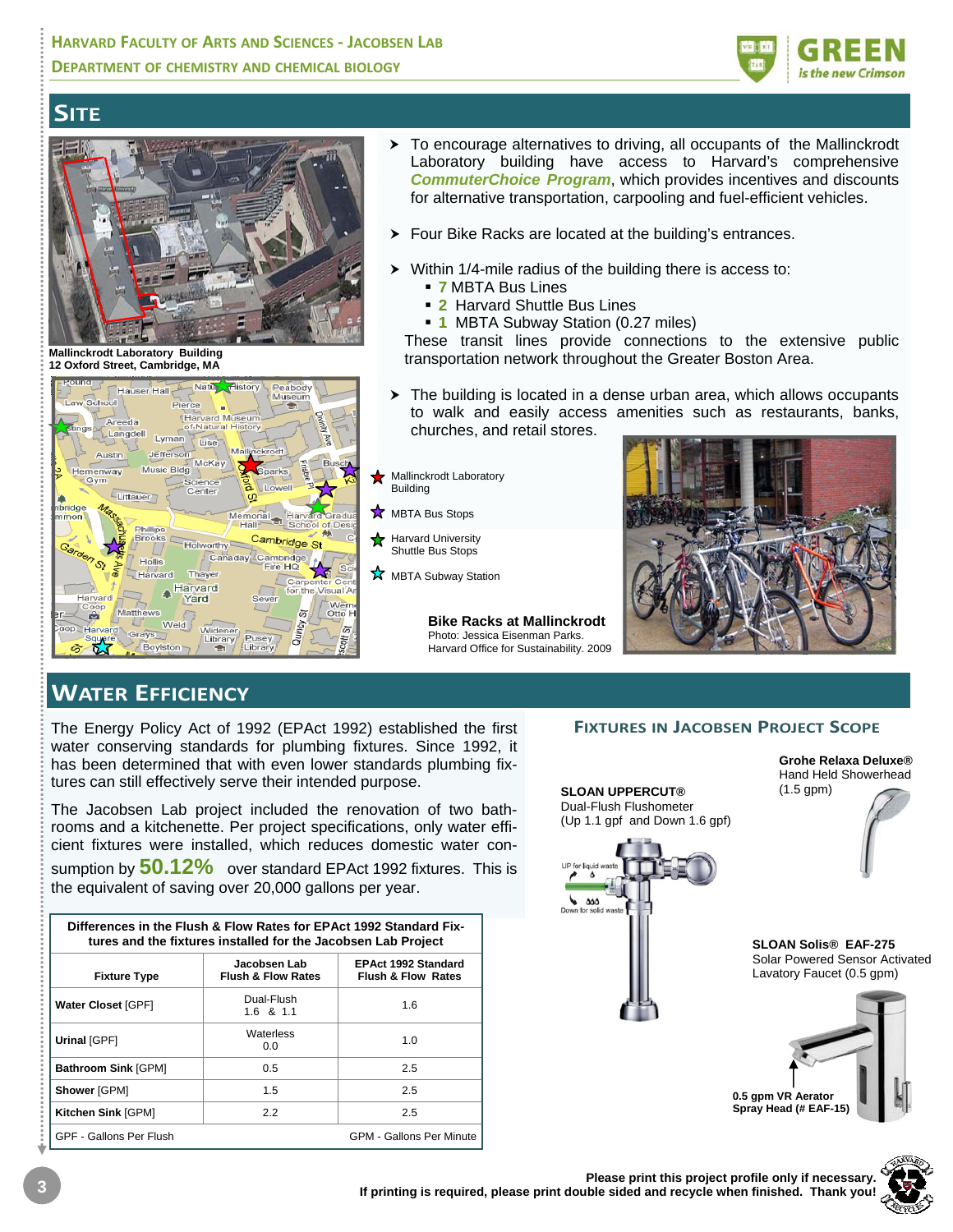

## **ENERGY EFFICIENCY**

The Faculty of Arts and Sciences (FAS) has committed, along with Harvard University as a whole, to reduce greenhouse gas emissions 30% below 2006 levels by 2016, inclusive of growth. Therefore, energy efficiency was a main goal of this renovation project.

### **MECHANICAL SYSTEMS**

**Demand Control Ventilation:** Sensors located in the Seminar Room take real time, continuous CO2 measurements throughout the day and adjusts ventilation rates depending on the readings. This ensures that the HVAC only provides the actual of ventilation necessary based on occupancy level.

**Occupancy and Temperature Sensors:** Each room has occupancy sensors that are tied to the building's control system allowing the supply air and temperature set-points to set back whenever spaces are unoccupied. The type of space and the activities carried out within it dictate the appropriate occupied and unoccupied setpoints for temperature and ventilation.

**High Performance Fume Hoods** Jacobsen Lab has 21 Variable Air Volume (VAV) fume hoods, which run at a face velocity of 80 feet per minute instead of 100 feet per minute, thus reducing air flow by 20% and conserving the energy that would have been required to condition the air.

**Real-time displays:** Hood exhaust rates are displayed in real time, reminding occupants to keep hood sashes closed when not in use. **"Shut the Sash":** A competition between labs aimed at reducing the extreme energy consumption due to open fume hoods.

**Commissioning:** The mechanical and electrical systems were fully commissioned by a third-party Commissioning Authority, which ensured that all energyrelated systems were installed as designed, and operating efficiently prior to occupancy.

**Renewable Energy:** Renewable Energy Certificates (RECs) have been purchased from Sterling Planet (wind power) equivalent to 100% of the anticipated electricity over two years.



**Face Velocity Meter**

### **ELECTRICAL SYSTEMS**

**Plug Loads: 85% (by rated power) of the equipment and appliances in the space are** Energy Star, which includes such items as the computers, printers and refrigerator.

**Light Fixtures:** Energy-efficient and low-mercury fluorescent lighting fixtures and lamps were carefully chosen and strategically located within each space to reduce electricity consumption while maintaining adequate lighting levels for each type of space.

**Lighting controls:** The lighting design consists of overhead lighting controlled by multiple switches/zones and task lights at the desks. This design allows occupants to adjust the lighting to suit their individual preferences, which not only increases productivity and comfort, but also decreases energy use.

**Light Sensors:** All rooms in the Jacobsen Lab without specific lighting needs have both **Occupancy Sensors** (turn lights off when not activated by motion for a set period of time) and **Daylight Sensors** (dim lighting in response to the amount of natural light coming through the windows).



**Lab Bench and Real Time Display**  Photo: Jessica Eisenman Parks. Office for Sustainability, 2009

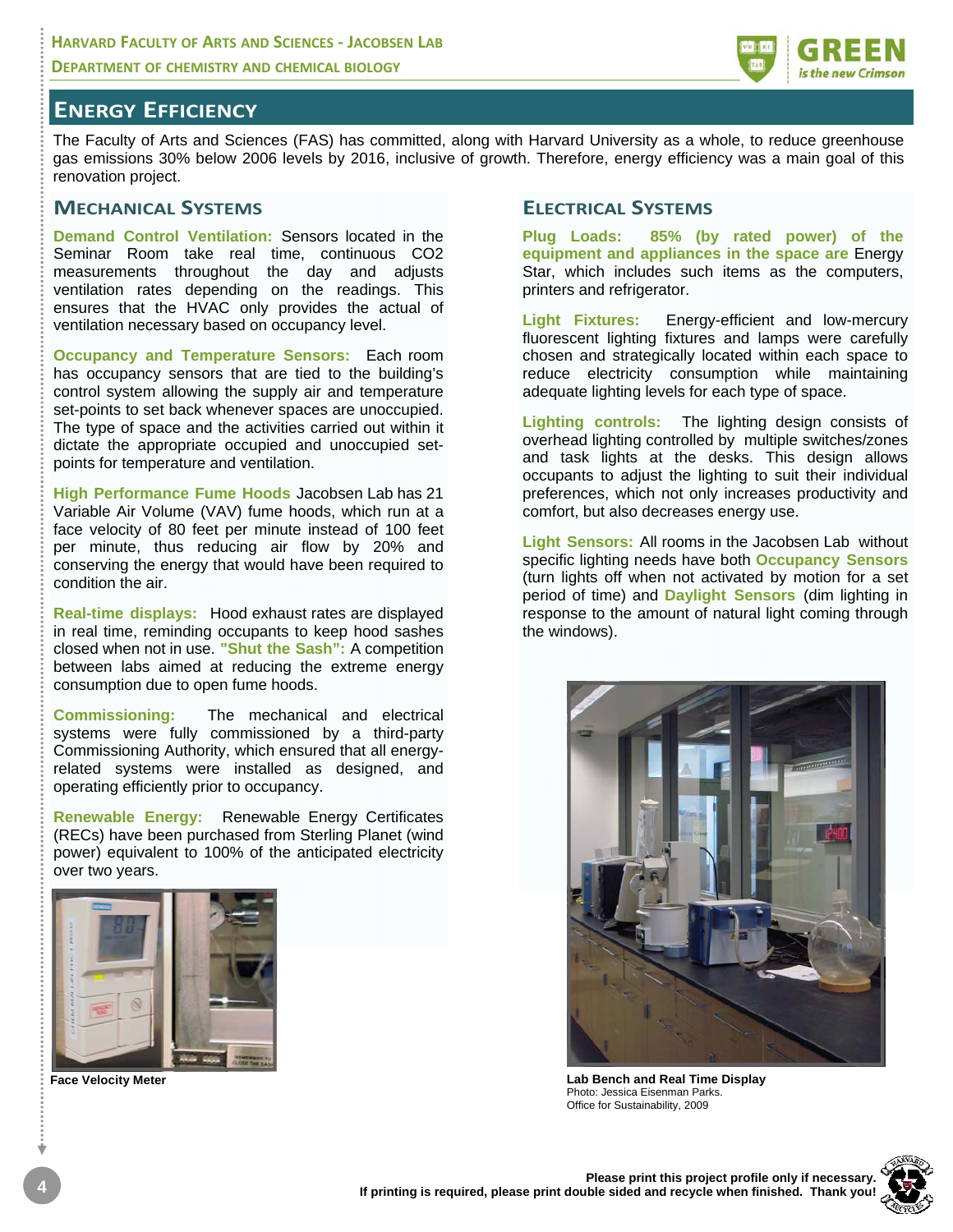### **HARVARD FACULTY OF ARTS AND SCIENCES ‐ JACOBSEN LAB DEPARTMENT OF CHEMISTRY AND CHEMICAL BIOLOGY**



## **INDOOR ENVIRONMENTAL QUALITY**

FAS is committed to providing a healthy indoor environment for all occupants. The project team was careful to maintain healthy indoor air quality during construction and to also ensure the space is designed to promote healthy indoor air quality during occupancy.

**Indoor Air Quality During Construction:** The building maintained occupancy throughout construction. Thus, a comprehensive indoor air quality management plan was implemented during construction to maintain healthy indoor air quality.

**Thermal Comfort Survey:** Occupants will be surveyed about their thermal comfort once per season. The Operations team will adjust the temperature and ventilation as needed.

**Green Housekeeping:** Jacobsen Lab participates in Harvard's Facilities and Maintenance Operations (FMO) Green Cleaning Program, which uses 100% recycled paper products and Green Seal certified cleaning solutions, among other green housekeeping practices.

**Daylight and Views:** In 97% of the regularly occupied spaces occupants have direct line of sight to the outside.

Only Materials with **Low or No VOC Content** were used in the Jacobsen Lab project. Volatile Organic Compounds (VOCs) are chemical compounds and known carcinogens found in many construction materials that are considered detrimental to indoor air quality. Reducing the use of VOCs whenever possible improves indoor air quality and consequently occupant health and productivity.

h **Composite Wood and Laminate Adhesives** used have no added Urea Formaldehyde

h **Carpet System:** Mohawk Karastan, Quillen Carpet, a CIR Green Label Plus Certified product**.** 

h **Adhesives &** Sealants **and Paints & Coatings** Examples of the products used:

| <b>Product</b><br>Category               | <b>Product &amp; Manufacturer</b>                                | <b>VOC</b><br>Content (g/l) | <b>VOC</b><br>Limit (q/l) | <b>Standard</b>                              |
|------------------------------------------|------------------------------------------------------------------|-----------------------------|---------------------------|----------------------------------------------|
| Paints &<br><b>Coatings</b>              | > Eco Spec Latex Flat, Benjamin Moore                            | 0                           | 50                        | Green Seal GS-11                             |
|                                          | > M04 Acrylic Metal Primer (Benjamin Moore)                      | 53.0                        | 100.0                     | SCAQMD Rule #1113                            |
| <b>Adhesives</b><br>&<br><b>Sealants</b> | > Chapco 400 Cove Base Adhesive<br>> (Chicago Adhesive Products) | 0.0                         | 50                        | SCAQMD Rule #1168                            |
|                                          | > Super 77 Multipurpose Spray Adhesive<br>(3M Co.)               | 51% by<br>weight            | 70% by<br>Weight          | Aerosol Adhesives VOC<br>Limits (Green Seal) |



**New Connector between Mallinckrodt and Conant**  Photo: JBM General Contractors, 2009

**Jacobsen Lab Instrument Room** (in new connector) Photo: JBM General Contractors, 2009

#### **Construction IAQ Measures Implemented During Construction**

Photos: Harvard Office for Sustainability. 2009



**Housekeeping:**  Protection of porous building



#### **HVAC Protection:**